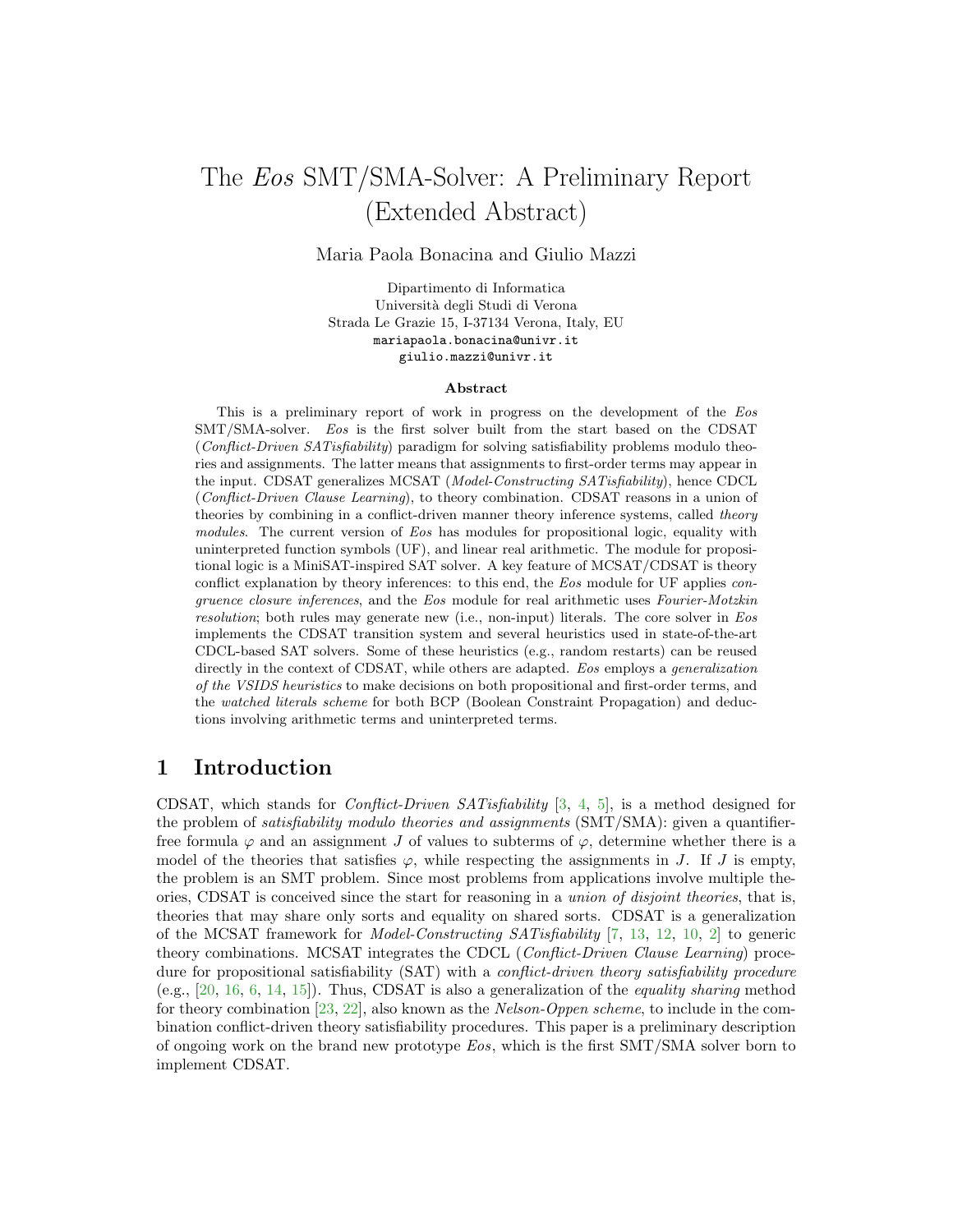# 2 CDSAT: An Exposition

Following the CDCL procedure for propositional satisfiability (SAT) [\[19,](#page-9-9) [18\]](#page-9-10), solvers represent a candidate model by storing on a trail assignments of truth values to propositional variables. In SMT-solvers that integrate theory solvers with the CDCL procedure, propositional variables may be genuine propositional variables or abstractions of first-order atoms. MCSAT adds assignments of natural values to first-order variables (e.g., integer values for integer variables), and CDSAT generalizes this feature to allow such assignments to first-order terms.

Since SMA problems include assignments to first-order terms, and solvers work with assignments during the search, CDSAT views all data as assignments. A formula  $\varphi$  is the abbreviation of the assignment  $\varphi \leftarrow$  true, logical connectives are seen as function symbols, and formulæ as Boolean terms. All theories have the sort of Boolean values. A *Boolean assignment* assigns a truth value to a Boolean term (e.g.,  $(x > 0) \leftarrow$  true), and a *first-order assignment* assigns to a first-order term a value of the appropriate sort, as in  $f(x) \leftarrow 3$  if the function symbol f has the sort of the integers as output sort. CDSAT treats first-order assignments and Boolean assignments in a uniform way. With first-order assignments there are two ways to determine the truth value of an equality: either by assigning it directly (e.g.,  $(x \simeq y) \leftarrow \text{true}$ ) or by assigning values to its sides (e.g.,  $\{x \leftarrow 0, y \leftarrow 0\}$  makes  $x \simeq y$  true).

Let U denote the union of the theories and  $\mathcal T$  stand for a component theory. An assignment is a set of distinct pairs  $u \leftarrow \mathfrak{c}$ , where u is a term in the global signature of theory U and  $\mathfrak{c}$ is a value. A singleton assignment is a single such pair  $u \leftarrow \mathfrak{c}$ . All subterms of term u are said to occur in the assignment. Values are new constant symbols added to the signature of a theory to name the elements in the domains of interpretation of its sorts (e.g., truth values, integers, algebraic reals, but also generic values for generic sorts of uninterpreted symbols). A  $\mathcal T$ -assignment is an assignment where all values come from theory  $\mathcal T$ . A U-assignment, or global assignment, or assignment for short, may mix values from different theories. We use A for generic singleton assignments,  $L$  for Boolean singleton assignments,  $J$  for  $\mathcal T$ -assignments, and E or H for U-assignments. The flip of L, denoted  $\overline{L}$ , assigns to L the opposite truth value.

In *conflict-driven reasoning*, nontrivial inferences are performed only to *explain* conflicts. In CDCL, propositional resolution is applied to explain the Boolean conflict represented by a clause and the flips of all its literals. Resolvents can be learned as lemmas in a heuristically controlled manner. MCSAT generalizes conflict explanation to theory conflicts, requiring that the theory solver, termed theory plugin, has inference rules that explain theory conflicts. As these inference rules may generate theory lemmas that contain new (i.e., non-input) terms, termination requires that these terms come from a finite basis. CDSAT extends this approach from one theory to many, realizing *conflict-driven reasoning in a union of theories*. In CDSAT, each component theory is equipped with an inference system, called theory module, which provides inference rules for theory conflict explanation. Since conflict-driven reasoning happens in all theories, and not only in propositional logic, CDSAT regards propositional logic, if present, as one of the component theories. For termination, CDSAT restricts new terms to come from a finite global basis built from finite local bases, one per theory. A theory module is an abstraction of a theory satisfiability procedure; it is defined as a set of inference rules that work with assignments. A theory module I for theory T has inference rules of the form  $J \vdash_{\mathcal{I}} L$ , where L is a singleton Boolean assignment and  $J$  is a  $\mathcal T$ -assignment. Since all theories have equality symbols for their sorts, all modules include inference rules for reflexivity, symmetry, and transitivity of equality, as well as two inference rules to infer the truth value of an equality when both its sides are assigned values. CDSAT modules are required to be *sound*: if  $J \vdash L$ , then  $J \models L$ , which means that every  $\mathcal{T}$ -model that satisfies  $J$  satisfies  $L$ .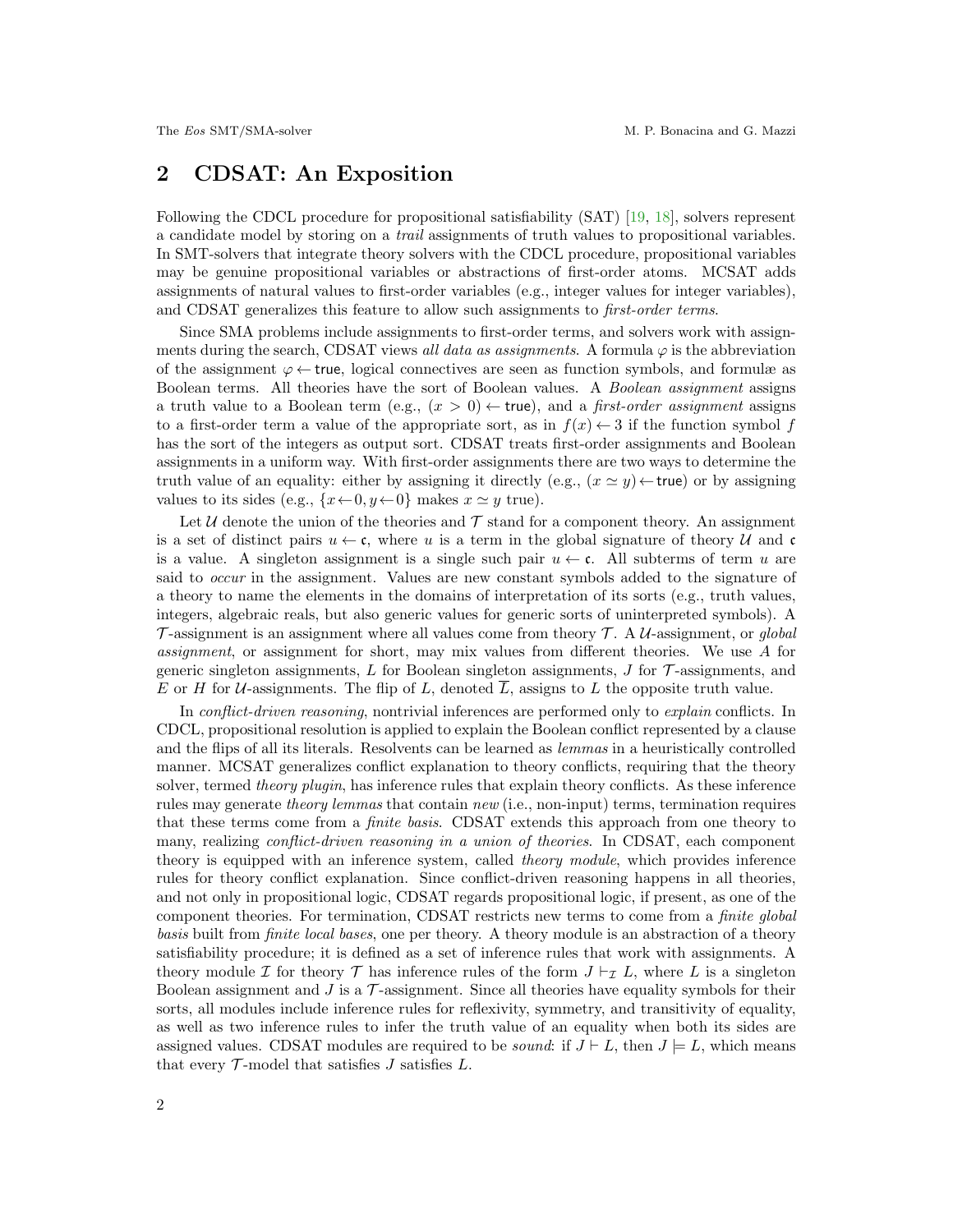Given an input problem written as a global assignment  $H_0$ , CDSAT works with a trail Γ initialized with  $H_0$  and shared by all theory modules, so that Γ contains a global assignment. A CDSAT trail is a sequence of distinct singleton assignments that can be either decisions, or justified assignments, that is, assignments with a justification. A trail can be seen as an assignment by forgetting the order of its elements. A decision can be either a Boolean or a first-order assignment. A justified assignment is a generalization of the concept of *implied literal* in CDCL: it can be either an input assignment, or the result of a theory inference, or an outcome of solving a conflict. The justification of an input assignment is empty, and the only first-order justified assignments are input assignments. All other justified assignments are Boolean. If a justified assignment depends on a theory inference  $J \vdash L$ , the justification of L is J. A conflict E is an unsatisfiable subset of the trail:  $E \subseteq \Gamma$  and  $H_0 \cup E \models \bot$ . If a conflict  $E \uplus \{L\}$ , where  $\forall$  denotes disjoint union, is solved by flipping assignment L, that is, by placing L on the trail,  $\overline{L}$  is a justified assignment with E as justification, as  $H_0 \cup E \oplus {\overline{\{L\}}} \models \perp$  implies  $H_0 \cup E \models L$ .

Every assignment on a CDSAT trail has a *level*: the level of a decision is the successor of the level of the previous decision; the level of a justified assignment is the maximum among the levels of the elements of its justification. Therefore, unlike in CDCL, in CDSAT it is not granted that the levels of the assignments on the trail are in increasing order: a justified assignment  $L$ with justification H and level m may appear after an assignment A of level n, with  $n > m$ , if A does not belong to  $H$ . This situation and assignment  $L$  are termed a *late propagation*.

The CDSAT transition system comprises trail rules to search for a model and *conflict-state* rules to solve conflicts. The trail rules Decide, Deduce, Fail, and ConflictSolve transform the trail Γ. Rule Decide expands Γ with a decision  $u \leftarrow \mathfrak{c}$ , provided this assignment is *acceptable* for a module I of a component theory  $\mathcal{T}$ :  $\Gamma$  does not already assigns to u a value coming from T; and if  $u \leftarrow \mathfrak{c}$  is first-order its addition does not enable an *I*-inference  $J \cup \{u \leftarrow \mathfrak{c}\}\vdash_{\tau} L$  for  $J \subseteq \Gamma$  and  $\overline{L} \in \Gamma$ . In the Boolean case, L is acceptable if neither L nor  $\overline{L}$  are on the trail. Acceptability also requires that the term u is relevant to theory T: either u occurs in  $\Gamma$  and  $\mathcal T$ has values for its sort, or u is an equality whose sides occur in Γ, and  $\mathcal T$  does not have values for their sort; in the latter case  $\mathcal I$  decides the truth value of the equality.

Assume that a theory module inference  $J \vdash_{\mathcal{I}} L$  applies to the trail as  $J \subseteq \Gamma$ . If  $\overline{L} \notin$ Γ, a Deduce transition expands Γ with the justified assignment L. Deduce transitions cover propagations, including both Boolean Constraints Propagation (BCP) and theory propagations, and theory conflict explanations. If the  $\mathcal T$ -satisfiability procedure for theory  $\mathcal T$  detects a conflict in Γ, its module  $\mathcal I$  performs inferences framed as Deduce transitions, until the conflict surfaces on the trail with an inference  $J \vdash_{\mathcal{I}} L$  and  $L \in \Gamma$ . Deduce can be used in *conflict-driven* style, making sure that nontrivial inferences fire only for conflict explanation, or in a forwardreasoning style that enables nontrivial inferences to fire eagerly. The choice depends on theory and module, like the notion of what is a nontrivial inference. If  $\Gamma$  contains  $\overline{L}$ , the conflict  $J\cup\{\overline{L}\}\$ is detected: if its level is 0, rule Fail reports unsatisfiability; otherwise, rule ConflictSolve lets the conflict-state rules take control, resuming the search for a model from the trail they return.

The conflict-state rules UndoClear, Resolve, Backjump, and UndoDecide transform a trail Γ that contains a conflict. Assume that the conflict includes an assignment A that stands out, as its level is the maximum in the conflict and  $\tilde{A}$  is the *only* assignment of maximum level in the conflict. If A is a first-order assignment, rule UndoClear undoes A and clears  $\Gamma$  of all assignments of level greater than or equal to that of A. If A is a Boolean assignment  $L$ , let  $E$  be the rest of the conflict: rule Backjump unrolls the trail to the level of E and adds  $\overline{L}$  with justification E. In CDSAT endowed with lemma learning [\[4\]](#page-8-1), rule Backjump is replaced by a more general rule named LearnBackjump, that can flip any Boolean subset  $H = \{L_1, \ldots, L_n\}$  of a conflict  $H \oplus E$ to learn clause  $L_1 \vee \ldots \vee L_n$ , as  $H_0 \cup E \cup \{ \overline{L}_1, \ldots, \overline{L}_n \} \models \perp \text{implies } H_0 \cup E \models L_1 \vee \ldots \vee L_n$ .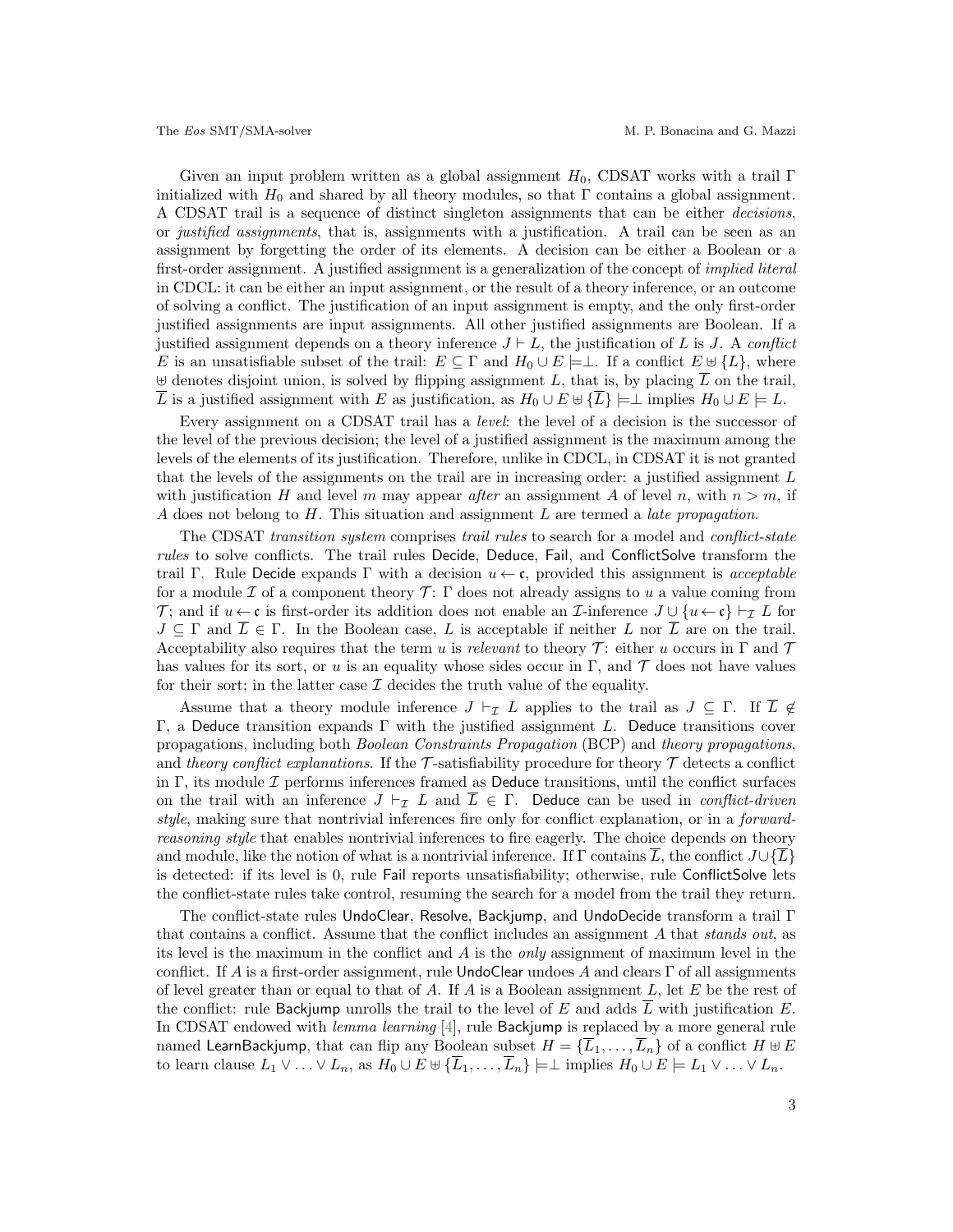If the conflict does not contain an outstanding assignment, rule Resolve picks a justified assignment A in the conflict and unfolds the conflict by replacing A with its justification  $H$ . In the Boolean case this transition rule emulates propositional resolution [\[5\]](#page-8-2), as the conflict contains the negation  $\{\overline{L}_1,\ldots,\overline{L}_n\}$  of a conflict clause  $L_1 \vee \ldots \vee L_n$ . This process continues until an outstanding literal emerges in the conflict, so that either UndoClear or Backjump applies. However, Resolve is inhibited if  $A$  is Boolean and its nonempty justification  $H$  contains a firstorder decision  $A'$ , whose level is maximum in the conflict: if Resolve were authorized in this case, UndoClear would undo  $A'$ , but Decide could reiterate it, leading Deduce to infer  $A$  again, resulting in a loop. In this situation, UndoDecide removes both  $A$  and  $A'$  by backtracking like UndoClear and adds A as a decision. A discussion of the differences between CDSAT and MCSAT is available [\[5\]](#page-8-2).

## 3 The Eos Main Solver

The main solver of Eos implements the CDSAT transition system, and it can be extended with an *arbitrary* number of theory modules. The current version of Eos integrates three modules: the SAT module for propositional logic, the LRA module for linear real arithmetic, and the UF module that handles uninterpreted function symbols and equality for uninterpreted sorts.

The trail in Eos is a CDSAT trail, where however the justifications of justified assignments are not stored on the trail. The system saves with every justified assignment  $L$  the identifier of the module responsible for the justification of  $L$ . When the justification of  $L$  is needed, a request is issued to that module. In this manner, every module can save this information in a convenient way relative to the reasoning in its theory and the module implementation. For a justified assignment L generated by a Deduce transition supported by an inference  $J \vdash_{\mathcal{I}} L$ , the module identifier saved with L is that of module  $\mathcal{I}$ . For a justified assignment L with justification  $E$  generated by a Backjump transition, the module identifier saved with  $L$  is that of the SAT module, because in the current implementation the SAT module builds this kind of justification. While functional, this solution is not especially flexible, and it is likely to change in the future.

The main functions of Eos are named check sat and conflict analysis. The check sat function implements the search for a model of the input problem, covering the trail rules of the CDSAT transition system. The conflict analysis function implements the conflict-state rules. The pseudocode of these two functions is provided in the figures labeled Algorithm [1](#page-4-0) and Algorithm [2,](#page-5-0) respectively.

The check sat function executes a loop, that it exits by firing Fail to report unsatisfiability, or when the assignment on the trail is satisfied. The function tries to propagate some truth value, by calling the specific propagation methods of the theory modules. This activity corresponds to Deduce transitions in CDSAT. This process continues until there is no more value to propagate or a conflict is found in the current assignment. If the conflict is at level zero the problem is unsatisfiable and the function returns unsatisfiable (rule Fail). Otherwise, the conflict analysis function will take care of the conflict. If no more propagations are possible, a decision must be made. The main solver selects a term for a decision based on a heuristic (see Sect. [3.1\)](#page-4-1), and then it asks the appropriate theory module to assign an acceptable value to the term. This is the implementation of the Decide rule. The check sat function is only superficially similar to the analogous function in CDCL. For example, the propagate and make decision procedures of Eos do not alter the trail themselves, they are only responsible for calling theory modules that work with the trail.

The conflict analysis function (see the figure labeled Algorithm [2\)](#page-5-0) begins by extracting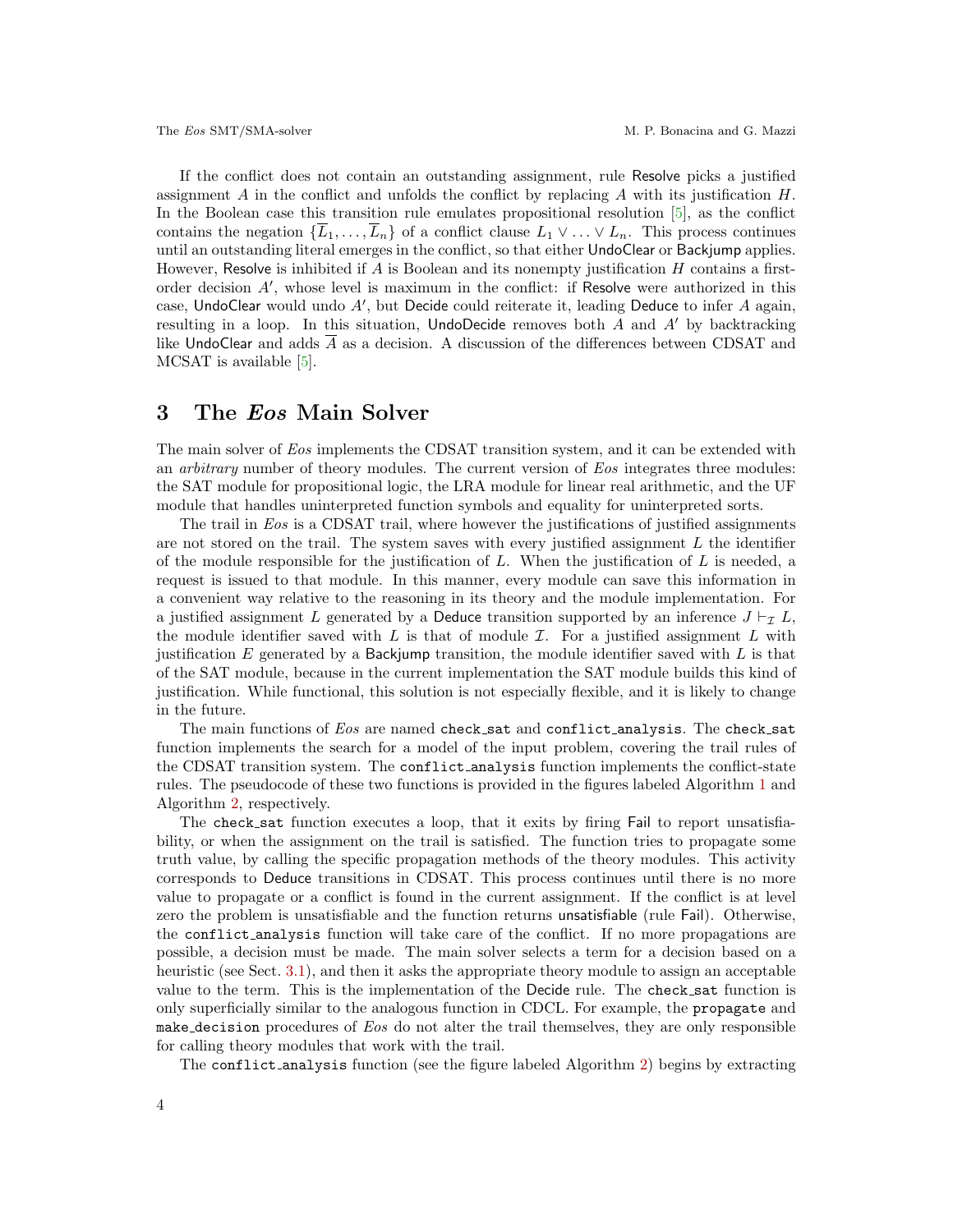<span id="page-4-0"></span>

| <b>Algorithm 1</b> check_sat |                                              |                                                             |  |  |
|------------------------------|----------------------------------------------|-------------------------------------------------------------|--|--|
|                              | 1: function check sat                        |                                                             |  |  |
| 2:                           | loop                                         |                                                             |  |  |
| 3:                           | propagate()                                  | $\triangleright$ rule Deduce                                |  |  |
| 4:                           | if conflict then                             | $\triangleright$ the propagation has generated a conflict   |  |  |
| 5:                           | <b>if</b> conflict at level zero <b>then</b> |                                                             |  |  |
| 6:                           | return unsatisfiable                         | $\triangleright$ rule Fail                                  |  |  |
| 7:                           | else                                         |                                                             |  |  |
| 8:                           | $conflict_andlysis( )$                       | $\triangleright$ rule ConflictSolve                         |  |  |
| 9:                           | else                                         | $\triangleright$ everything was propagated without conflict |  |  |
| 10:                          | if decision order is empty then              | $\triangleright$ every term has a value assigned?           |  |  |
| 11:                          | return satisfiable                           | $\triangleright$ SAT                                        |  |  |
| 12:                          | else                                         |                                                             |  |  |
| 13:                          | $make\_decision()$                           | $\triangleright$ rule Decide                                |  |  |
|                              |                                              |                                                             |  |  |

from the trail the "reason" of the conflict, which is what CDSAT simply calls the conflict itself. Then, it retrieves the highest level among those of the assignments in the conflict: this level is called the conflict level. Since every level greater than the conflict level is inconsistent, a backjump to the conflict level is performed right away.

The procedure begins the resolution process between the trail and the conflict, implementing the Resolve rule. The last element of the trail that is at conflict level is removed from the conflict, and its justification is added to the conflict in its place (unless it is already there). If one of the elements of the justification is a first-order assignment that happens to be at the conflict level, rule UndoDecide is applied. Otherwise, the process continues until the conflict contains a single assignment at the conflict level. If this oustanding assignment is first-order, an UndoClear transition is performed. If this oustanding assignment is Boolean, its complement is a Unique Implication Point (UIP) as in CDCL, and Backjump applies. In the implementation, Boolean justified assignments are encoded as clauses. Thus, the justified assignment that Backjump extracts from the conflict is encoded as a clause with the UIP as implied literal. The SAT module is invoked to store the clause and propagate the UIP.

Eos has an implementation of the LearnBackjump rule  $[4]$ , but it is under testing and still subject to change. Another feature of Eos that is implemented, but requires more testing, is a procedure for conflict minimization, inspired by a technique used in SAT solvers to minimize the length of conflict clauses [\[25\]](#page-9-11). Eos generalizes it to handle also first-order assignments. Eos can restart the search process by backjumping to level 0. After a certain number of conflicts, the search is stopped and Eos performs a restart. Similar to MiniSAT [\[9\]](#page-8-6), Eos employs the Luby sequence to determine the number of conflicts after which a restart is issued.

#### <span id="page-4-1"></span>3.1 Heuristics for Decisions

When no more deductions are possible, the solver must make a decision. The information required to determine the acceptability of a decision for a theory module is stored in the module. The main solver is responsible for calling the appropriate module for every term that requires a decision. The selection of terms for decisions is based on a generalization of the VSIDS heuristic [\[21\]](#page-9-12) to handle both Boolean and first-order terms. Similar to CDCL, the current implementation of Eos increases the activity of both Boolean and first-order terms only during conflict analysis.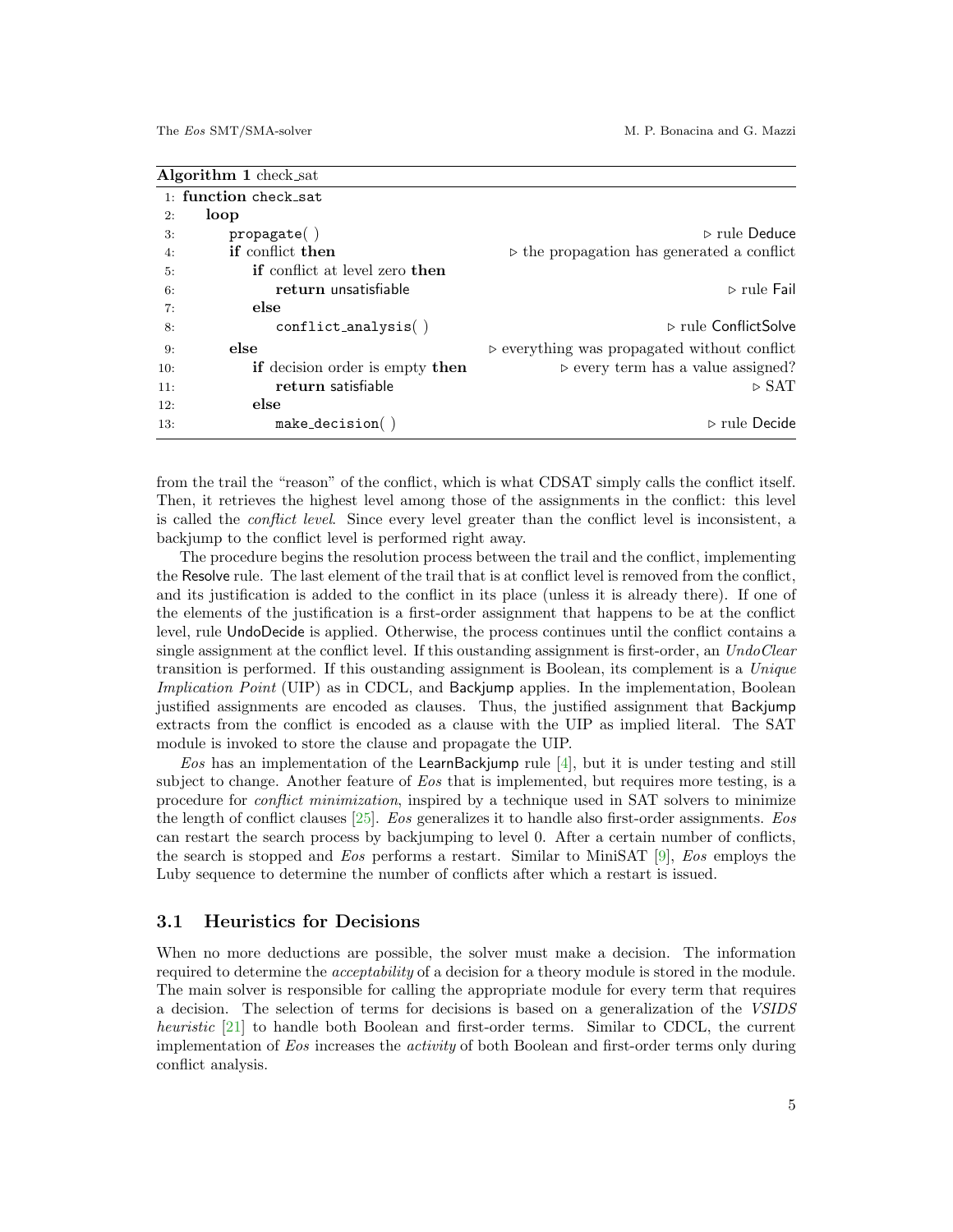<span id="page-5-0"></span>

| Algorithm 2 conflict_analysis  |                                                                                                                 |                                                                                                                   |  |
|--------------------------------|-----------------------------------------------------------------------------------------------------------------|-------------------------------------------------------------------------------------------------------------------|--|
| 1: procedure conflict_analysis |                                                                                                                 |                                                                                                                   |  |
| 2:                             | $conflict \leftarrow get\_reason()$                                                                             | $\triangleright$ get the reason of the conflict                                                                   |  |
| 3:                             | $conflict\_level \leftarrow get\_max\_level(conflict)$                                                          | $\triangleright$ higher level of conflict values                                                                  |  |
| 4:                             | $\texttt{backjump}(conflict\_level)$                                                                            | $\triangleright$ undo everything after the conflict                                                               |  |
| 5:                             | while <i>conflict</i> has two or more terms at <i>conflict_level</i> do                                         |                                                                                                                   |  |
| 6:                             | $last \leftarrow \texttt{pop\_from\_trail}()$<br>$\triangleright$ get the last Boolean propagation on the trail |                                                                                                                   |  |
| 7:                             | if $last$ .level() = conflict_level and last is in conflict then                                                | $\triangleright$ rule Resolve                                                                                     |  |
| 8:                             | $conflict$ .remove $last)$                                                                                      | $\triangleright$ resolve this value with the conflict                                                             |  |
| 9:                             | $\triangleright$ get the justification of this propagation                                                      |                                                                                                                   |  |
| 10:                            | $justification \leftarrow get\_justification(last)$                                                             |                                                                                                                   |  |
| 11:                            | for all Term just in justification do                                                                           |                                                                                                                   |  |
| 12:                            | $\triangleright$ this propagation is justified by a first order decision at the conflict level?                 |                                                                                                                   |  |
| 13:                            | if just is non-Boolean and at conflict level then                                                               |                                                                                                                   |  |
| 14:                            |                                                                                                                 | $new\_value \leftarrow \neg \text{ trail.get\_value}(last) \Rightarrow \text{ flip the value of the propagation}$ |  |
| 15:                            | $backjump-one\_level( )$                                                                                        |                                                                                                                   |  |
| 16:                            | $add\_decision(last,new\_value)$                                                                                | $\triangleright$ rule UndoDecide                                                                                  |  |
| 17:                            | return                                                                                                          |                                                                                                                   |  |
| 18:                            | else                                                                                                            |                                                                                                                   |  |
| 19:                            | conflict.add(just)                                                                                              | $\triangleright$ add <i>just</i> to the conflict                                                                  |  |
| 20:                            | $\triangleright$ here, the conflict has a single term assigned at the level of the conflict                     |                                                                                                                   |  |
| 21:                            | $topmost\_var \leftarrow get\_unassigned(conflict)$                                                             |                                                                                                                   |  |
| 22:                            | if <i>topmost_var</i> is non-Boolean then                                                                       |                                                                                                                   |  |
| 23:                            | $backjump-one-level()$                                                                                          | $\triangleright$ rule UndoClear                                                                                   |  |
| 24:                            | return                                                                                                          |                                                                                                                   |  |
| 25:                            | $clause \leftarrow \texttt{create\_clause}(conflict)$                                                           | $\triangleright$ learn a new clause                                                                               |  |
| 26:                            | $bt\_level \leftarrow \texttt{compute\_backjump\_level}(conflict)$                                              |                                                                                                                   |  |
| 27:                            | $\texttt{backjump}(bt\_level)$                                                                                  | $\triangleright$ rule Backjump                                                                                    |  |
| 28:                            | $learn_new\_clause(alause)$                                                                                     |                                                                                                                   |  |

When Eos undoes an assignment  $u \leftarrow \mathbf{c}$  by removing it from the trail, it stores it in a cache. In this manner, if term u gets selected again for a decision, Eos checks whether u appears in the cache. If this is the case, and term  $u$  is relevant to component theory  $\mathcal{T}$ , the main solver asks the module for  $\mathcal T$  to determine whether value c is still acceptable. If it is, the next decision about term u reuses the cached value.

#### 3.2 Knowledge Representation in Eos

Eos stores all the information about sorts and terms in a hash-consed database. A term is represented by an integer that acts as an index in the database, allowing the system to retrieve from the database whatever information about the term is required. All formulæ are kept reduced to a *canonical form*, so that it is possible to assign the same index to all formulæ that have the same canonical form. These formulæ are equivalent formulæ written in different ways. The implementation of this database is based on the one used in Yices [\[8\]](#page-8-7). Eos is written in C++; it accepts problems written in SMT-LIB 2.6 notation [\[1\]](#page-8-8); and it can handle problems in the  $QF_{-}UF$ ,  $QF_{-}LRA$  and  $QF_{-}UFLRA$  logics.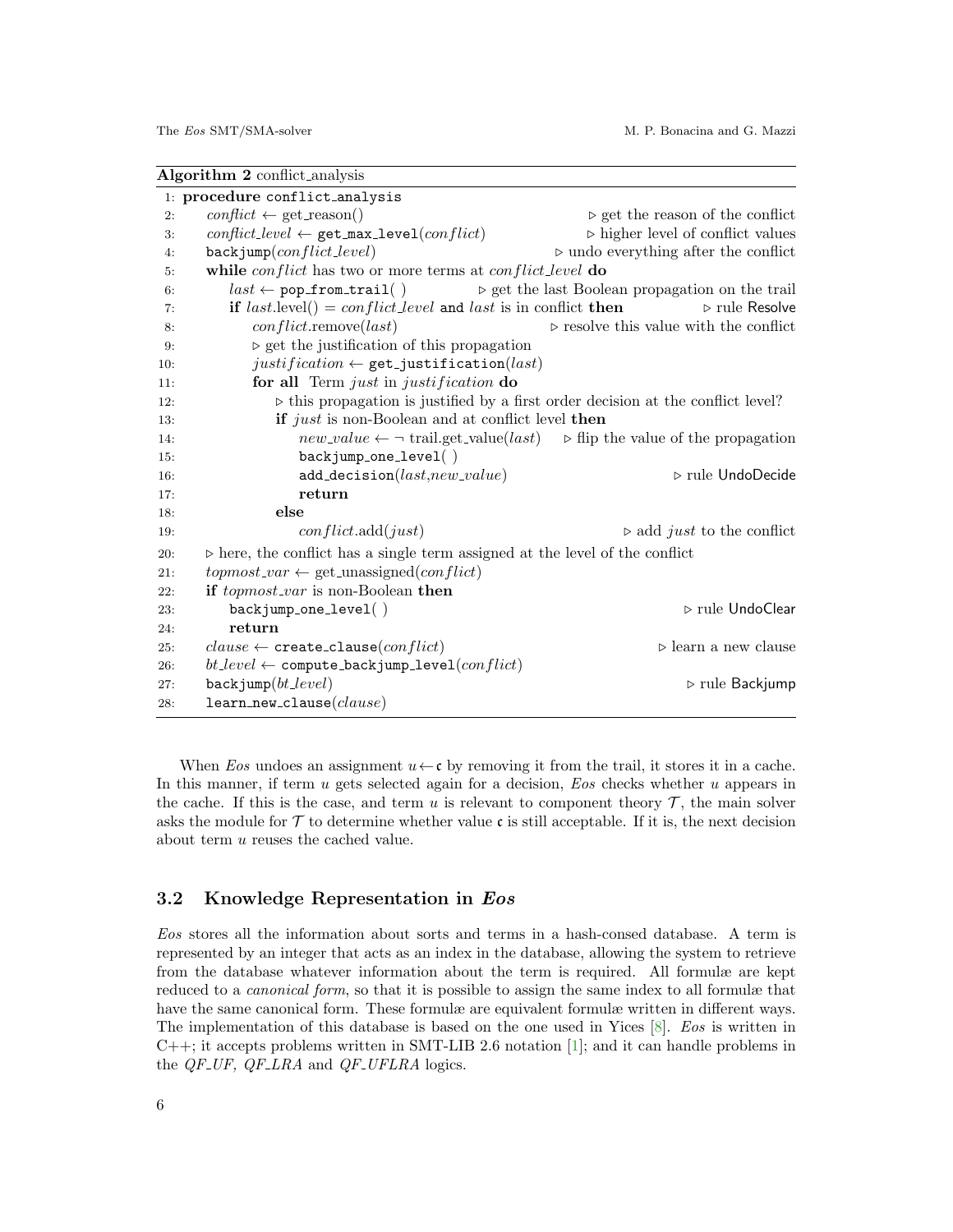# 4 The SAT Module

The SAT module handles propositional logic. All Boolean formulæ are reduced to equisatisfiable conjunctive normal form by applying the Tseitin transformation [\[26\]](#page-9-13). The implementation of the SAT module is based on the MiniSAT solver [\[9\]](#page-8-6), with a focus on performing Boolean Clausal Propagation (BCP) very efficiently. This is achieved by using a *watched literals scheme* that watches two literals per clause, in order to identify implied literals (also known as unit clauses), and fully assigned clauses. In addition, the SAT module uses a specialized memory manager to accelerate the BCP by saving clauses in a compact region in memory.

A unit clause is one where all literals are assigned except one, which is the implied literal. When a clause is discovered to be a unit clause with implied literal  $L$ , if  $L$  occurs in the clause with positive polarity (e.g., L is P), the assignment  $P \leftarrow$  true is added to the trail; if L occurs in the clause with negative polarity (e.g., L is  $\neg P$ ), the assignment P  $\leftarrow$  false is added to the trail. A fully assigned clause is one such that the trail contains assignments for all its literals. If a clause is fully assigned the module checks whether the clause is satisfied; if not, it means that it is a conflict clause and a conflict is raised. The conflict is composed of the conflict clause and the complements of all its literals.

Learned clauses are removed periodically in order to keep the BCP fast. Similar to MiniSAT, the quality of a learned clause is measured by an activity-based heuristic. Those learned clause whose measure is lower than a given threshold are eliminated by the garbage collection mechanism of Eos. The garbage collection process removes clauses with low activity and new terms generated for explaining conflicts that only appears in low-activity clauses. Otherwise, the system could be overwhelmed by the number of newly introduced terms.

# 5 The LRA Module

The Fourier-Motzkin algorithm decides the satisfiability of a set of linear disequalities over the reals, by applying exhaustively *Fourier-Motzkin (FM) resolution*, and therefore has very high complexity (see [\[24\]](#page-9-14), Ch. 12, and [\[17\]](#page-9-15), Ch. 5). The LRA module of  $Eos$ , the LRA plugin of MCSAT [\[13\]](#page-9-0), and previous procedures [\[6,](#page-8-5) [20,](#page-9-3) [16\]](#page-9-4), use FM-resolution *only* to explain conflicts, like CDCL does with propositional resolution. Thus, these procedures stand to the Fourier-Motzkin algorithm like CDCL stands to a procedure that decides propositional satisfiability by applying resolution exhaustively.

Given polynomials  $t_1$  and  $t_2$  and a free variable x that is not free in  $t_1$  and  $t_2$ , FM-resolution derives a new relation between  $t_1$  and  $t_2$ :

<span id="page-6-0"></span>
$$
t_1 \leq_1 x, x \leq_2 t_2 \vdash t_1 \leq_3 t_2 \tag{1}
$$

<span id="page-6-1"></span>where  $\leq_1, \leq_2 \in \{<, \leq\}$ , and  $\leq_3$  is  $\leq$  if both  $\leq_1$  and  $\leq_2$  are  $\leq$ , and it is  $\lt$  otherwise. Another rule is required to handle a special case. Given the polynomials  $t_0, t_1, t_2$ , and a free variable x that is not free in  $t_0$ ,  $t_1$ ,  $t_2$ , the *Disequality Elimination* rule can be applied to explain a conflict:

$$
t_1 \le x, x \le t_2, t_1 \simeq t_0, t_2 \simeq t_0, x \not\simeq t_0 \vdash \bot \tag{2}
$$

The LRA module propagates truth values to arithmetic formulæ and keeps a set of acceptable assignments for every real variable in the system. This is accomplished by using a mechanism similar to the two watched literals scheme of the SAT module. A polynomial  $a_1 \cdot x_1 + \cdots + a_n \cdot x_n \simeq c$  is *watched* in a clause that contains all the variables  $x_1 \ldots x_n$  plus the whole formula. When all the variables  $x_1 \ldots x_n$  are assigned, it is possible to assign a truth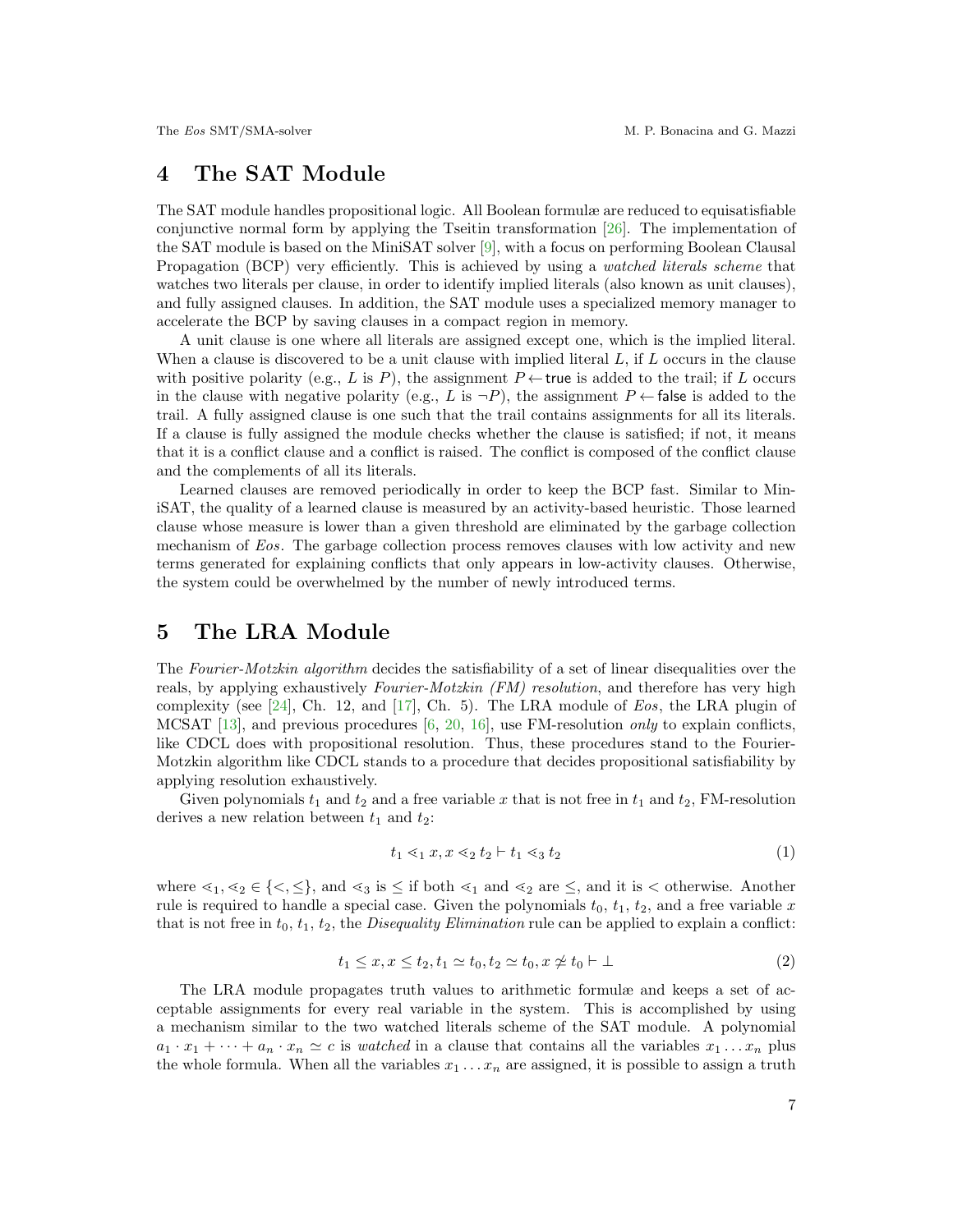value to the formula: this is an evaluation inference in the description of the module as a set of inference rules [\[5\]](#page-8-2). When a truth value is assigned to the formula and all variables  $x_1 \ldots x_n$ are assigned values except for one variable  $x_i$ , we have a *unit constraint* [\[13\]](#page-9-0). Thus, it is possible to update the information on the set of acceptable values for  $x_i$ . For example, given the assignment  $\{x \leftarrow 1, (2x \le y) \leftarrow \text{true}\},$  an acceptable value for y must be greater than 2.

For every variable, the module saves lower and upper bounds, a list of disequalities, and possibly an equality. When two bounds are incompatible, rules  $(1)$  and  $(2)$  are applied to explain the conflict, possibly by generating a new term not already present in the input.

### 6 The UF Module

The UF module handle equalities and inequalities between terms made of uninterpreted symbols, building in the congruence axioms of equality for all non-nullary uninterpreted function symbols. This module performs propagations by using an extension of the watching literals scheme analogous to the one used in the LRA module. Every equality clause  $u_1 \simeq u_2$  has three components: the two sides  $u_1$  and  $u_2$  of the equality, and the Boolean term t that represents the equality itself. If the two sides are assigned, it is possible to assign a truth value to the equality. If one of the sides, say  $u_1$ , and the truth value of the equality are known, it is possible to glean some information on what is an acceptable value for the other side  $u_2$ . If the equality is assigned true, the value of  $u_2$  is also determined. If the equality is assigned false, the value of  $u_1$  can be excluded from the set of acceptable values for  $u_2$ .

Given m-tuples of terms  $t_1 \ldots t_m$  and  $u_1 \ldots u_m$ , where  $t_i$  and  $u_i$  have the same sort for all i,  $1 \leq i \leq m$ , the following inference rule embodies the congruence axiom for all function symbols  $f$  in the signature:

$$
(t_i = u_i)_{i=1...m} \vdash f(t_1,...,t_m) = f(u_1,...,u_m)
$$
\n(3)

It is possible that some of the equalities are generated as new terms. This rule is implemented via another variant of the watched literals scheme [\[13\]](#page-9-0). In this case, the arguments of the function symbol are watched, and when they are all assigned, the module checks that the congruence property holds.

### 7 Current and Future Work

Eos is a prototype under active development: the code is at [https://gitlab.com/GiuMaz/eos](https://gitlab.com/GiuMaz/eos_smt)\_smt, with the more recent updates under the *develop* branch. Current work includes a revision of the conflict analysis procedure to incorporate the LearnBackjump rule [\[4\]](#page-8-1), and a modification of the mechanism to select terms for decisions that takes into account that some decisions are forced. For a first-order term u, the decision  $u \leftarrow c$  is forced if c is the only value left for u (e.g., if  $\{u \leq t, t \leq u, t \leftarrow \mathfrak{c}\}\subseteq \Gamma$  in arithmetic). Eos will make forced decisions eagerly, reserving its VSIDS-inspired heuristics to all other decisions, those that are true guesses. The distinction between forced decisions and true guesses changes the CDCL-inherited notion that the system makes a decision only when no more propagations are possible, as forced decisions should be made as soon as possible, together with Boolean propagations.

Another topic for current work is the performance of Eos on QF LRA and QF UFLRA benchmarks. The implementation of an approach that reduces the need for recomputing values by using time-stamps [\[13\]](#page-9-0) is expected to decrease the time spent in computing the values of polynomials. Eos shows promising results in the QF UF category: given a time limit of 10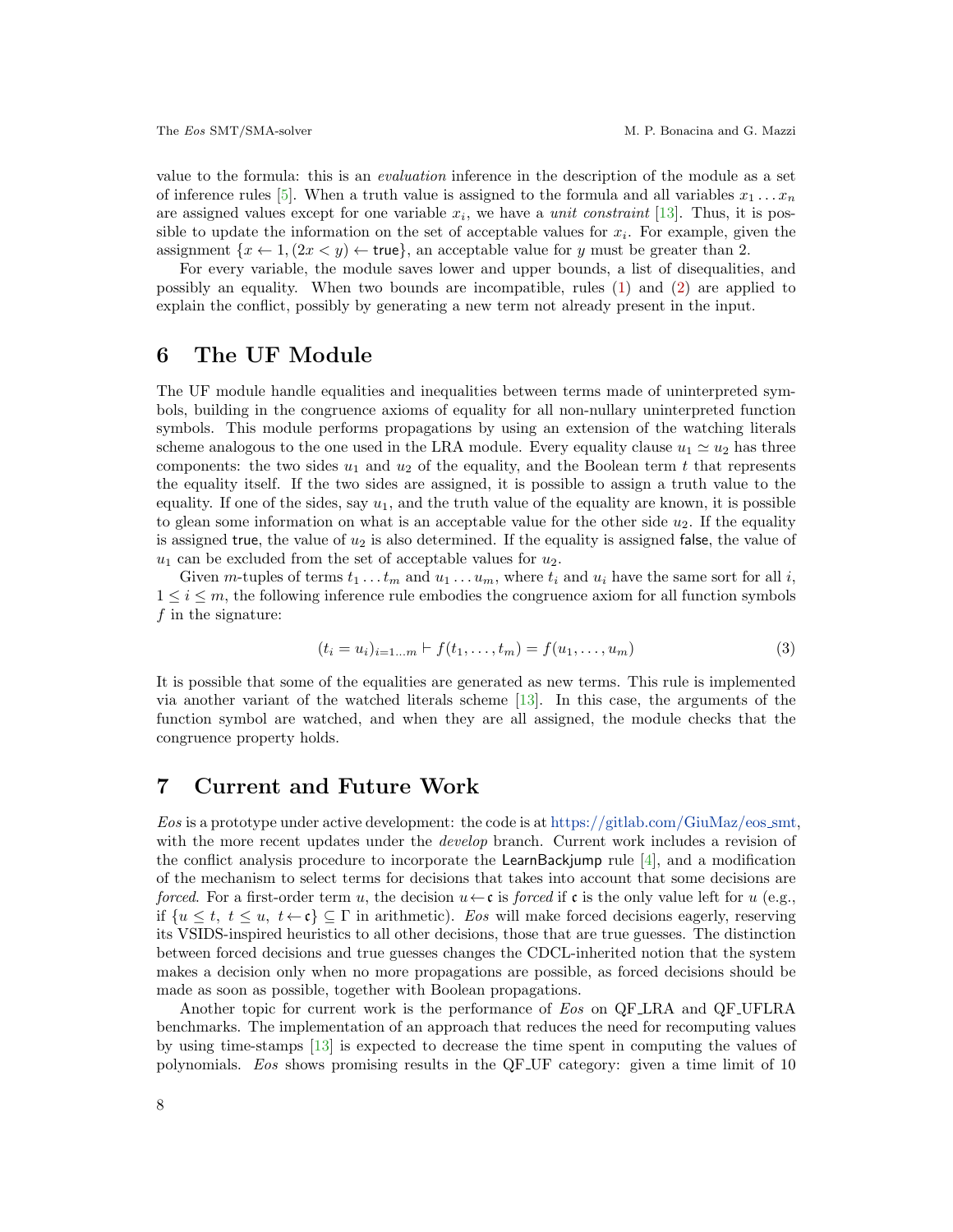minutes, it can solve nearly 90% of the problems in this category and it performs especially well in the eq\_diamond family of benchmarks [\[11\]](#page-9-16).

The best architecture for a CDSAT-based SMT/SMA-solver is a main issue for current and future work, and the development of Eos allows us to investigate this issue without the burden of legacy code. CDSAT treats all theories and all modules as peers, although propositional logic still retains a few advantages (e.g., the module inferences infer only Boolean assignments). In Eos, the SAT solver and the other modules are not exactly peers for historical reasons (the SAT solver in Eos was developed first and as a stand-alone tool), but this may change in the future. An MCSAT architecture placing the module for the theory of equality at the center was preliminarly explored [\[2\]](#page-8-4). While inferring only Boolean assignments is not a restriction in theory, a variant of MCSAT that allows the system to deduce first-order assignments exists [\[12\]](#page-9-1) and is implemented in Yices [\[8\]](#page-8-7): this extension is future work for both CDSAT and Eos.

A main direction for future work is the extension of Eos with modules for more theories, such as arrays with extensionality  $[3, 5]$  $[3, 5]$  $[3, 5]$ , bit-vectors  $[27, 10]$  $[27, 10]$  $[27, 10]$ , other datatypes, and nonlinear arithmetic [\[14,](#page-9-5) [12\]](#page-9-1), so that it can handle more problems. It seems especially interesting to consider theories where conflict-driven reasoning is known or expected to have a significant impact, such as nonlinear arithmetic [\[14,](#page-9-5) [12\]](#page-9-1).

Acknowledgments Part of this work was done when the first author was visiting the Computer Science Lab of SRI International, whose support is greatly appreciated. This work was funded in part by grant "Ricerca di base 2017" of the Università degli Studi di Verona.

# References

- <span id="page-8-8"></span>[1] Clark Barrett, Pascal Fontaine, and Cesare Tinelli. The Satisfiability Modulo Theories library (SMT-LIB). <www.SMT-LIB.org>, 2016.
- <span id="page-8-4"></span>[2] François Bobot, Stéphane Graham-Lengrand, Bruno Marre, and Guillaume Bury. Centralizing equality reasoning in MCSAT. In Vijay D'Silva and Rayna Dimitrova, editors, Workshop on Satisfiability Modulo Theories (SMT-16), 2018.
- <span id="page-8-0"></span>[3] Maria Paola Bonacina, Stéphane Graham-Lengrand, and Natarajan Shankar. Satisfiability modulo theories and assignments. In Leonardo de Moura, editor, Conference on Automated Deduction  $(CADE-26)$ , volume 10395 of *LNAI*, pages 42–59. Springer, 2017.
- <span id="page-8-1"></span>[4] Maria Paola Bonacina, Stéphane Graham-Lengrand, and Natarajan Shankar. Proofs in conflictdriven theory combination. In June Andronick and Amy Felty, editors, Certified Programs and Proofs (CPP-7), pages 186–200. ACM Press, 2018.
- <span id="page-8-2"></span>[5] Maria Paola Bonacina, Stéphane Graham-Lengrand, and Natarajan Shankar. Conflict-driven satisfiability for theory combination: transition system and completeness. Journal of Automated Reasoning, in press:1–31, 2019. Available at <http://doi.org/10.1007/s10817-018-09510-y>.
- <span id="page-8-5"></span>[6] Scott Cotton. Natural domain SMT: A preliminary assessment. In Krishnendu Chatterjee and Thomas A. Henzinger, editors, Formal Modeling and Analysis of Timed Systems (FORMATS-8), volume 6246 of LNCS, pages 77–91. Springer, 2010.
- <span id="page-8-3"></span>[7] Leonardo de Moura and Dejan Jovanović. A model-constructing satisfiability calculus. In Roberto Giacobazzi, Josh Berdine, and Isabella Mastroeni, editors, Verification, Model Checking and Abstract Interpretation (VMCAI-14), volume 7737 of LNCS, pages 1–12. Springer, 2013.
- <span id="page-8-7"></span>[8] Bruno Dutertre. Yices 2.2. In Armin Biere and Roderick Bloem, editors, Computer Aided Verification  $(CAV-26)$ , volume 8559 of *LNCS*, pages 737–744. Springer, 2014.
- <span id="page-8-6"></span>[9] Niklas Eén and Niklas Sörensson. An extensible SAT-solver. In Enrico Giunchiglia and Armando Tacchella, editors, Theory and Applications of Satisfiability Testing (SAT-7), volume 9710 of LNCS, pages 502–518. Springer, 2004.